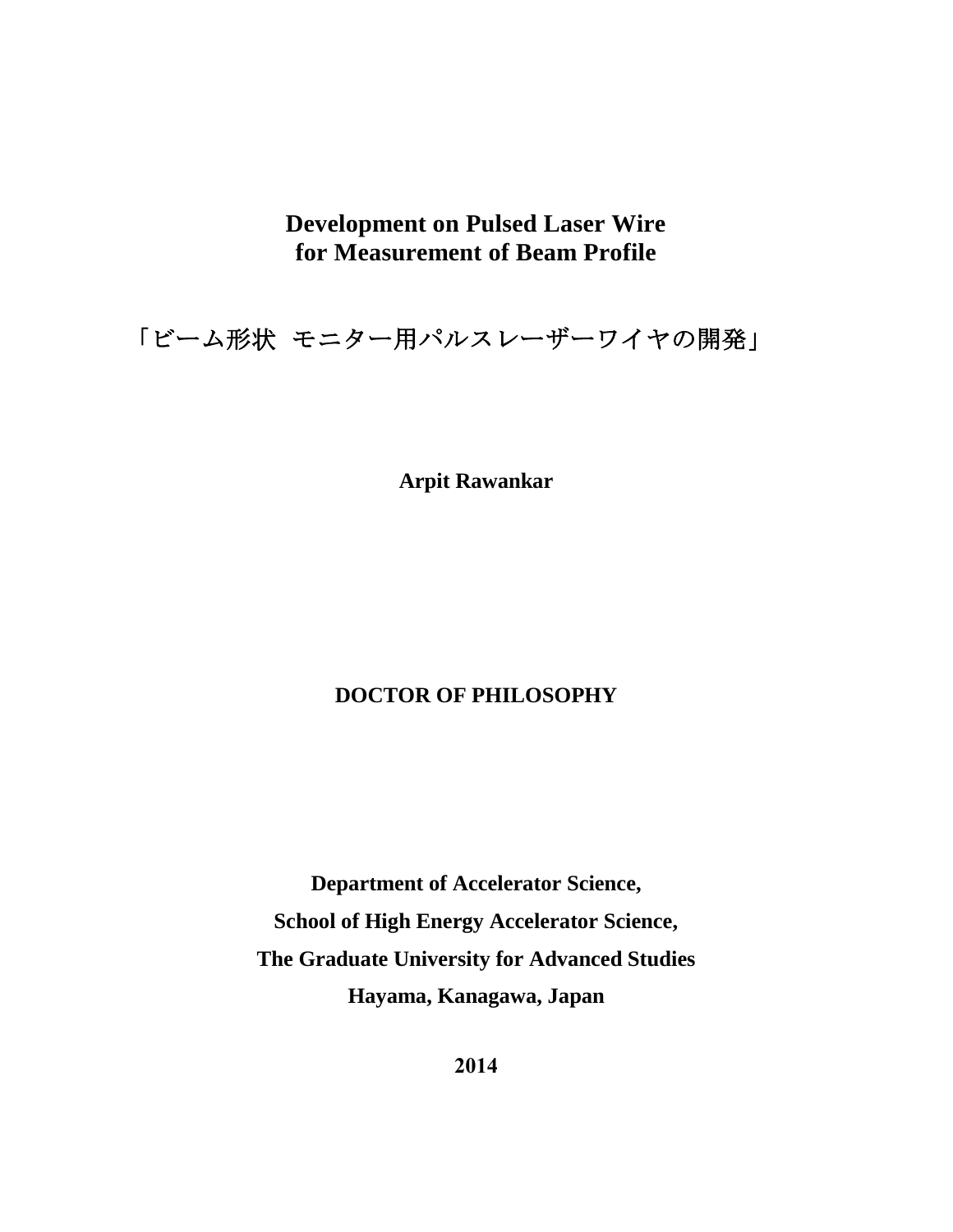## **Abstract**

Production and handling of low emittance beam is important technology for linear colliders. For the view point of high energy experiments, luminosity and energy of collider is very important. So damping ring generates low emittance beam by radiation damping process. The advent of laser based beam profile monitor has increased the scope of studying low emittance beam dynamics. An Accelerator Test Facility (ATF) was built at KEK in hope of developing techniques for the low emittance beam. It consists of an electron linac, a damping ring in which beam emittance is reduced and an extraction line. The damping ring has two arc sections and two straight sections. 4 pm –rad vertical emittance was already confirmed by CW laser wire monitor at the ATF damping ring. The main goal of ATF damping ring was production of 10 pm-rad emittance beam stably with multibunch beam of 210 mA. In the damping ring at ATF, vertical beam size is less than 10  $\mu$ m. For emittance measurement we are developing a new type of beam profile monitor which works on the principle of Inverse Compton scattering between electron and laser light. In order to achieve effective collision of photon and electron, very thin size laser is required. By scanning the position of laser beam and counting the number of scattered photons, a projected beam profile is obtained. Such type of optical resonator system is called laser wire. Laser wire is one of such a technique to measure a small electron beam size. If we make a small waist laser beam and install it perpendicular to an electron beam, then electron interacts with the laser light and emits energetic photons in the forward direction by Inverse Compton scattering process. After the inverse-Compton scattering, all electrons are bent by magnet while emitted photons are detected by a high energy photon detector placed downstream in the forward direction. In particular, if both electron and laser beam are assumed to have Gaussian profiles with width  $\sigma_e$  and  $\sigma_{lw}$ , the observed profile is also Gaussian with width  $\sigma_{obs}$  expressed by

$$
\sigma_{obs}^2 = \sigma_{lw}^2 + \sigma_e^2 \ .
$$

The purpose of this research is to develop pulsed laser wire for electron beam profile monitor with relative fast scanning at the ATF damping ring. Near  $5 \mu m$  laser waist is essential to measure tiny electron beam profile precisely.

We used a four mirror Fabry-Perot optical cavity to produce laser wire. It enhances the effective laser power and improves the intensity of the signal. The geometrical properties of laser beam are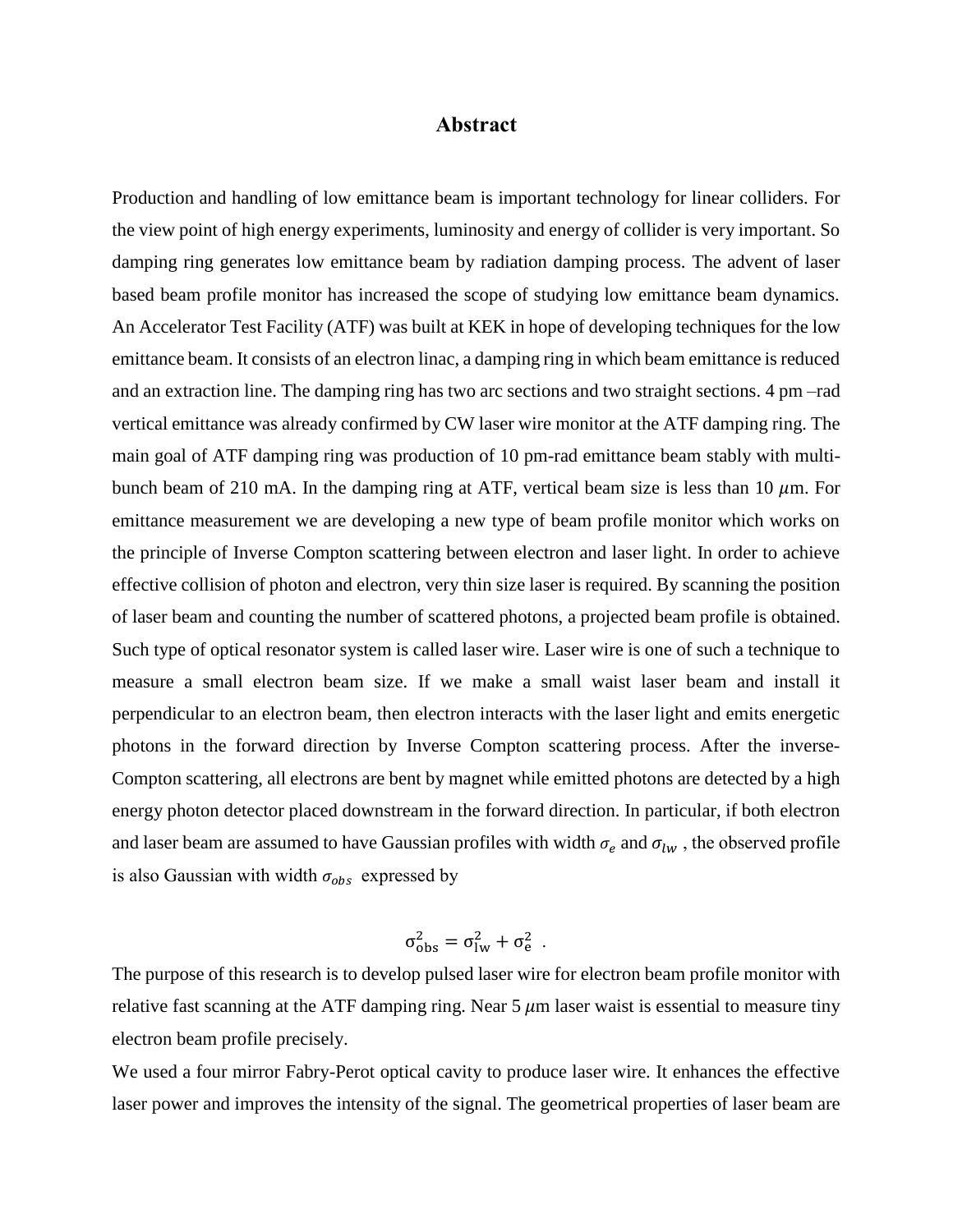completely defined by boundary conditions formed with two concave mirrors and two plane mirrors. Pulsed repetition is same as oscillation frequency of mode locked laser. All of the frequencies in the mode locked laser can be resonant in the optical cavity when the following condition is satisfied, assuming  $\lambda$  as laser wavelength, a laser oscillation cavity length of  $L_{laser}$ and optical cavity length as  $L_{cav}$ .

$$
L_{cav} = n\lambda \, \text{(n : integer)}
$$

$$
mL_{cav} = L_{laser} \text{ (m: integer)}
$$

The minimum beam waist is obtained in between two concave mirrors. The two concave mirrors of same curvature are used in compact resonator. Electron beam interacts with laser pulse at minimum beam waist position, which is called interaction point (IP). The optical cavity assembly consists of four mirrors, mirror holder system and cyilindrical spacers which define length of cavity. In order to have precise control over cavity length, both plane mirror holders are supported by a piezo actuator through a disk type plate spring. Hollow piezo actuators are used for laser beam to pass through them. Four mirror optical cavity is designed for 532 nm wavlength. Distance between concave-concave mirror is kept at  $102.8 \pm 0.1$  mm and distance between plane-plane mirror is kept at  $103.2 \pm 0.1$  mm. A complex mirror alignment scheme is used to keep side by side distance between plane and concave mirror to 29.2 mm. All mirrors used in cavity design are of 1 inch diameter. The radius of curvature for two concave mirror is 101.81 mm. Minimum beam size is directly praportional to wavlength of laser beam, therefore with green pulsed laser (532 nm) we can achieve half value of beam size as compare to infrared (1064nm) pulsed laser.

In our intial phase of research, we injected pulsed infrared mode locked laser with 714 MHz repetition rate to four mirror cavity. With pulsed infrared laser, achieved minimum beam size is around 12  $\mu$ m. That means, with pulsed green we can obtain beam size around 6  $\mu$ m in the same resonator. Important role of the cavity is to enhance the effective laser power. Laser beam from a laser oscillator is injected to the cavity through one of the plane mirrors. The laser wave inside the cavity reflects back and forth and builds up the effective power. The power enhancement realizes only when the cavity satisfies the resonance condition of a standing wave. We achieved enhancement factor of 960 inside cavity with present setup. Finesse is measured experimentally by finding the ratio of Free Spectral range (FSR) to width of resonance at half maximum ( $\delta\theta$ ) of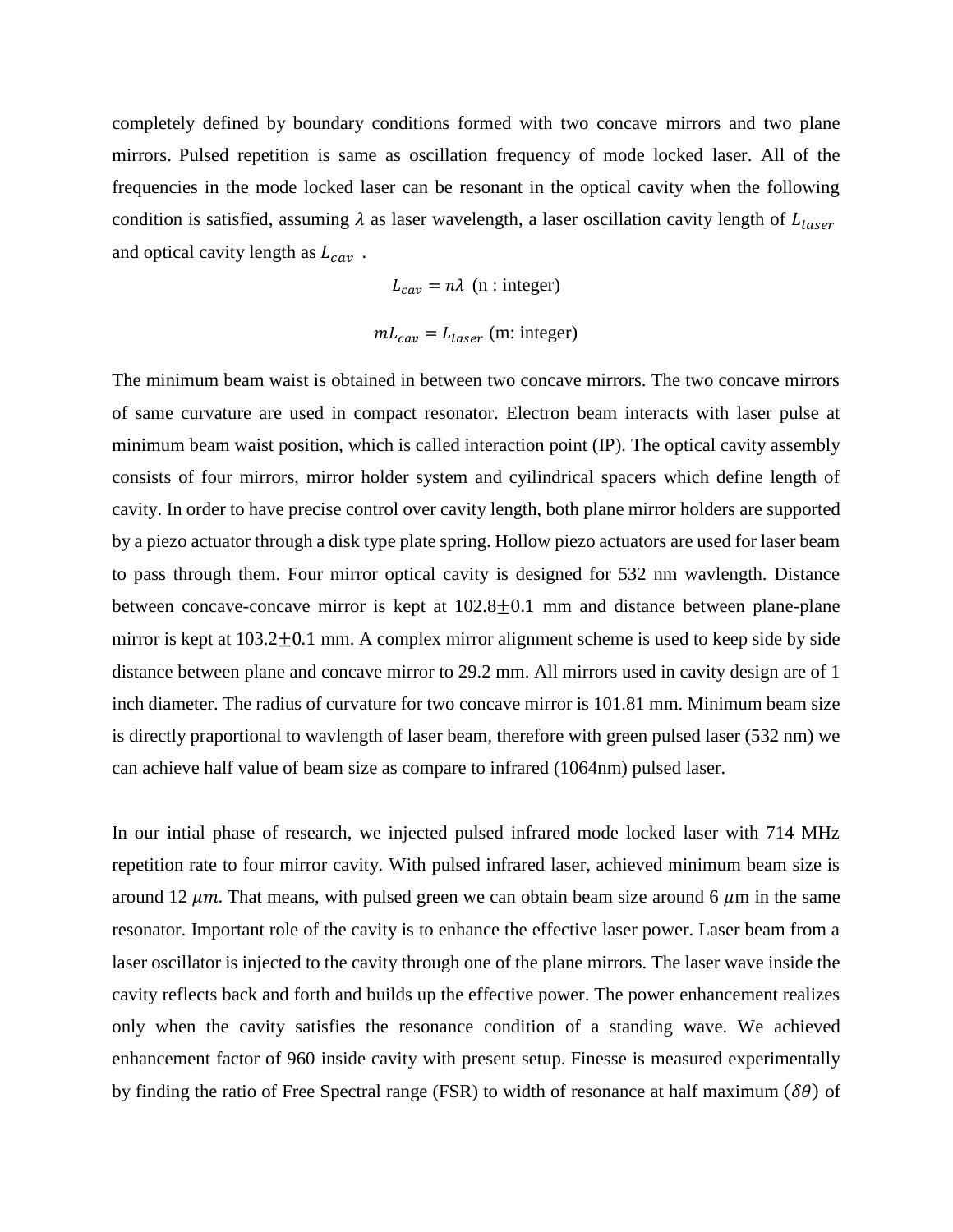Airy function. FSR is distance between peaks of two consecutive  $0<sup>th</sup>$  order modes. Measured Finesse with laser wire system is  $2315+220$ .

Pulsed infrared laser can be converted to pulsed green laser by second harmonics generator (SHG). But non- linear crystals used for second harmonics generation has very low conversion efficiency. Therefore, we made an amplifier system for 714 MHz pulsed seed laser, before conversion to second harmonics. The seed pulse from 714 MHz mode locked laser is amplified by a main amplifier. The main amplifier is composed of an Yb doped photonic crystal fiber (PCF, core diameter:  $40\mu$ m, length:1.5 m). As PCF has a large core doped with Yb ions and a clad having periodically allocated air holes, it can significantly amplify the seed pulse without nonlinear optical effect. Amplified efficiency decreases due to the shift of the center wavelength of the laser diode (LD) output by its heating. As a result we can keep the center wavelength of the LD output at 976nm by controlling the LD temperature. At high pump power, we can achieve amplifier slope efficiency up to 40%.The 500 mW seed pulse can be amplified to more than 6W .

IR output of the amplifier is then injected into a nonlinear birefringent crystal for the second harmonics generation. The crystal is Stoichiometric  $LiTaO<sub>3</sub>$  crystal. The pulse passing through the non-linear crystal involves the fundamental (1064 nm) and the second harmonic (532 nm). We need special set of dichroic mirrors to filter infrared beam with green pulse so that only 532 nm pulse beam can pass. The scheme used for second harmonics generation is a single path system. Assuming conversion efficiency to be 20%, 1 W of second harmonics power is achieved at 5 W of IR. High LD pump power can cause PCF edge heating. Therefore for safety of PCF, we try to improve the conversion efficiency at a relatively low amplifier output.

Experiment was performed with single electron bunch inside ATF-DR and Compton signal was observed with vertical scanning of beam. The measured count rate is in the range of  $6.2 \pm 1.1$ kHz/mA. Background level is measured in the range of  $11 \pm 1$  kHz. From observed Compton signal profile, bunch length of electron beam is calculated as  $23.3\pm0.7$  ps. Electron beam size in vertical plane is measured as  $12.6 \pm 1.8$   $\mu$ m and vertical emittance is measured as  $24.1 \pm 6.8$  pm-rad. Longitudinal bunch length and vertical beam size of electron beam was measured with laser wire system with free phase scan technique, without use of slow feedback system.